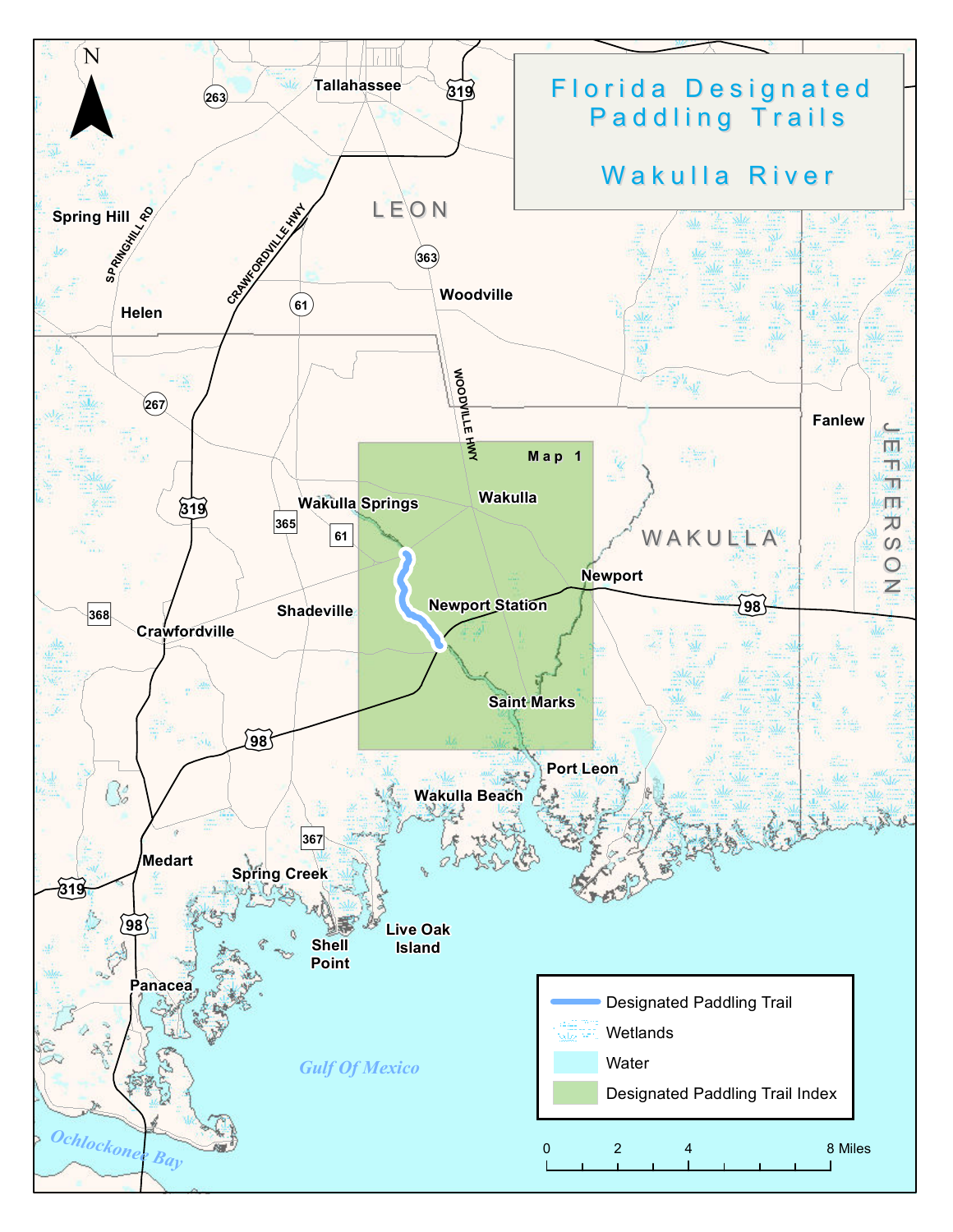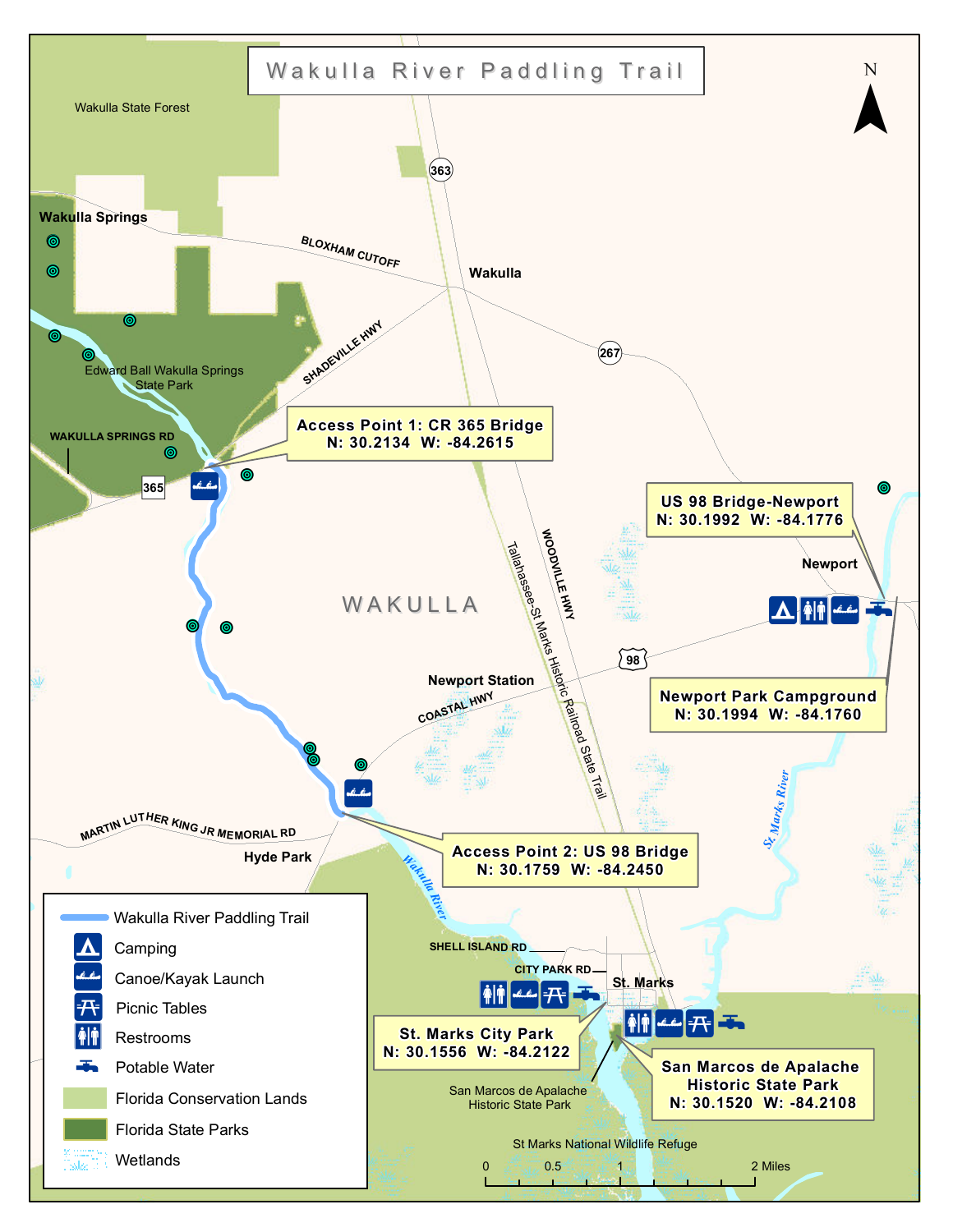



## **The Waterway**

Wildlife is abundant along this clear, spring-fed river lined with majestic, moss-draped cypress trees. Manatees, once seen only in summer, are now spotted year-round. Look carefully for manatee at the US 98 Bridge and around an island mid-way on the river, just before the power lines. Paddlers can choose between two bridges south of [Wakulla Springs State Park](https://www.floridastateparks.org/parks-and-trails/edward-ball-wakulla-springs-state-park) to access the river. The current is usually gentle enough to paddle up and back for any distance desired.

## **The Paddling Experience**

The Wakulla River is a popular paddling destination and suitable for beginners. On weekends and during the summer months the river may be crowded with powerboats and people floating in tubes. Enjoy a more serene experience by visiting on weekdays or during north Florida's pleasant winter months. The current is generally mild enough and water levels sufficient to be able to paddle from either the CR 365 bridge or the US 98 bridge and make a round trip going upstream or downstream. It is about 3.25 miles distance between the two bridges, the designated trail endpoints. You may also extend your trip by paddling further downstream to the St. Marks City Park, (2.6 miles downstream from the US 98 Bridge) or further downstream to the historic fort site at [San Marcos de Apalachee Historic State Park](https://www.floridastateparks.org/parks-and-trails/san-marcos-de-apalache-historic-state-park) (3.2 miles from the US 98 Bridge). At this site the Wacissa River joins the St Marks River and both form an ever-widening channel to the Gulf of Mexico, bordering the unspoiled St Marks [National Wildlife Refuge.](http://www.fws.gov/refuge/st_marks/) From the San Marcos de Apalache Historic State Park it is also possible to continue further upstream about 5 miles on the St Marks River to the US 98 Bridge and Newport [County Campground.](http://www.mywakulla.com/departments/parks/newport_campground.php)

### **Access Points**

Choose between two launch sites next to bridges over the Wakulla River and paddle round-trip up or downstream.

#### **CR 365 (Upper Bridge Rd)**



There is an unimproved launch on the southwest side of the bridge. There is limited parking and no facilities. *From Crawfordville, turn east on CR 61 and continue about 7.2 miles to the unpaved launch on the southwest side of the bridge.*

#### **Mile 3.25, US 98 Bridge**



There is an improved launch and outfitters next to the southeast side of the bridge. Fee to launch. *From Tallahassee: Take Hwy 363 (Woodville Hwy.) 18 miles south to US 98 (Coastal Hwy.). Turn right and drive west 2 miles.*